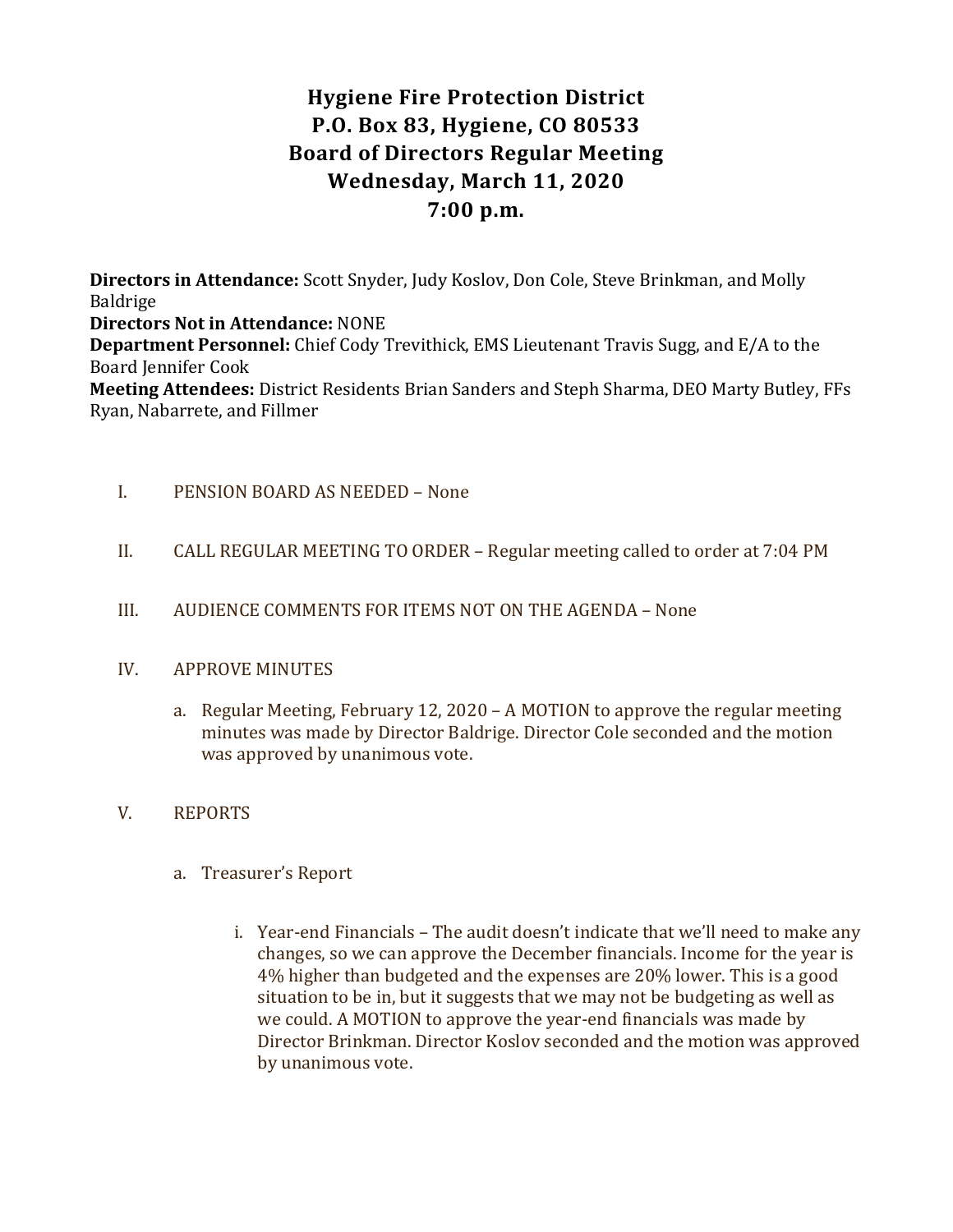- ii. February Financials The balance sheet and budget-to-actual reports were reviewed. Accounts above  $\sim$ 17% (1/6<sup>th</sup> of a year) were noted. Our income is high for this point in the year because we received a large property tax revenue deposit. The Community Outreach account is high because of frontloaded expenses related to mailing the newsletter alert postcard. Professional Services is also front-loaded with expenses related to preparing our Exemption from Audit application. Nothing is unusual, or of concern.
- iii. Audit Status It is being finalized and will be submitted to the Department of Local Affairs by the July 31<sup>st</sup> deadline. (Regular June 31<sup>st</sup> deadline to submit an audit was extended due to COVID-19.)
- iv. Banking Consolidation Status Consolidating down to two accounts with Bank of the West is nearly complete. We are in the final steps of getting checks, transferring payroll, and transitioning all auto-pay expenses onto the new account. Once these processes are complete, the final step will be to close the remaining two superfluous accounts.
- v. Investment Group Decision Director Baldrige presented a spreadsheet comparison of the three investment group options available to us: Colotrust, CSafe, and CSip. All three meet state statutes and none of them are risky. Based on her conversations with each of these groups, Director Baldrige recommends the Board narrow their consideration to either Colotrust or CSafe. CSafe fees are higher but they offer better yields. There are two investment pool options for both groups: a safer pool and a slightly more risky pool. The difference in yield is significant in the safer pools, but the spread drops way down in the riskier pool. Both have same day liquidity and no withdrawal or transfer fees. The final deciding factor between the two pools came down to the custodians. The custodian for Colotrust is Wells Fargo, while US Bank is the custodian for CSafe. Most of the Board would prefer not to invest with Wells Fargo in light of the recent lawsuits and banking scandals that have emerged in the last few years. A MOTION to invest in CSafe in the amount of \$100,000 to start (further investments will be determined by a cash flow projection to be completed by Director Baldrige) was made by Director Brinkman. Director Snyder seconded and the motion was approved by unanimous vote.
	- 1. Director Baldrige brought resolution 2020-01, which confirms the investment in CSafe and establishes a secondary authorized contact. It authorizes Director Baldrige – and her eventual successor on the Board – to execute this investment, and allows for the option to write checks from the investment account. We don't intend to write checks from this account, but the option is there if we would like to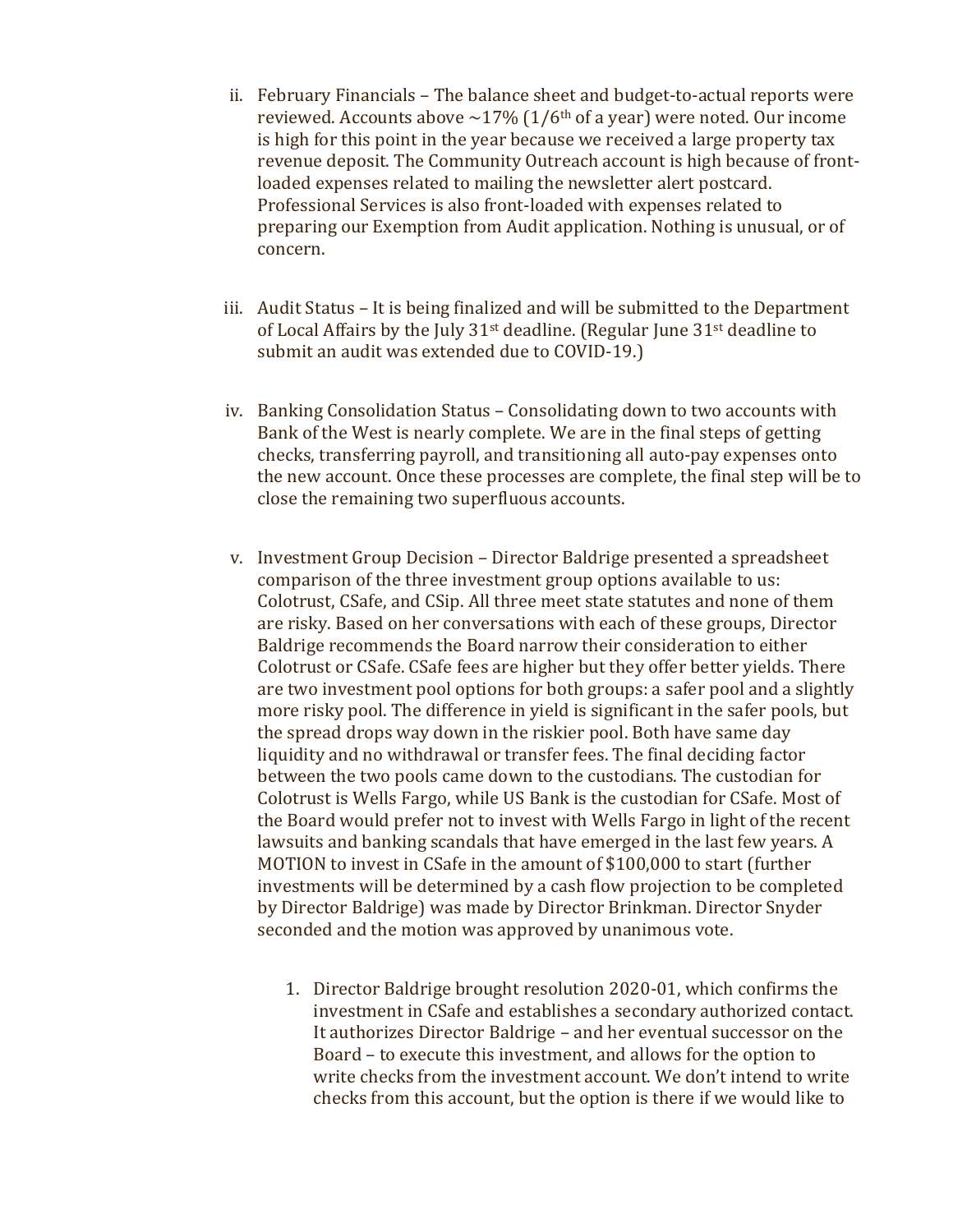do so in the future. Director Brinkman volunteered to serve as the second contact

- A MOTION to approve Resolution 2020-01 was made by Director Baldrige. Director Brinkman seconded and the motion was approved by unanimous vote. Directors Snyder and Koslov signed the resolution.
- b. Secretary's report
	- i. Upcoming deadlines None
	- ii. Election Update Marty Butley reported that we have received two Self-Nomination forms. Since we are past the deadline for further submissions, the election has officially been cancelled. Brian Sanders and Scott Snyder will fill two of the three available Board positions.
		- 1. According to the December 11, 2019 Board Meeting minutes, the Board officially voted to appoint Marty Butley as the Designated Election Official, but it doesn't appear that we have a signed resolution confirming that fact. To correct the issue, Marty brought a form documenting the steps taken up to this point in time, and the Board President and Secretary can attest to the veracity of the actions and timeline with their signatures. Marty will file it, along with the Notice of Cancellation for the election, with the state.
		- 2. Newly elected officials must their Oaths of Office no later than 30 days after the date of the regular election (May  $5<sup>th</sup>$ ) and the Oaths must be filed with the Office of the Clerk and Recorder before a Director can take official Board action. The two newly elected Board Members will take the Oath of Office at the May Board meeting and Director Koslov will sign them. Director Baldrige will secure surety bonds for the members and send them to Director Koslov, who will file the Oaths and bonds for both Board members, no later than 30 days after the regular election.
		- 3. There were three open seats and two have now been filled. After the May 5th election date, the Board has 60 days to appoint someone to fill the third position. Director Koslov has agreed to serve until we find a replacement. Meeting attendee Steph Sharma has expressed interested in filling Director Koslov's position. Steph will send her resume to the Board for review, and attend the April meeting to answer any additional questions.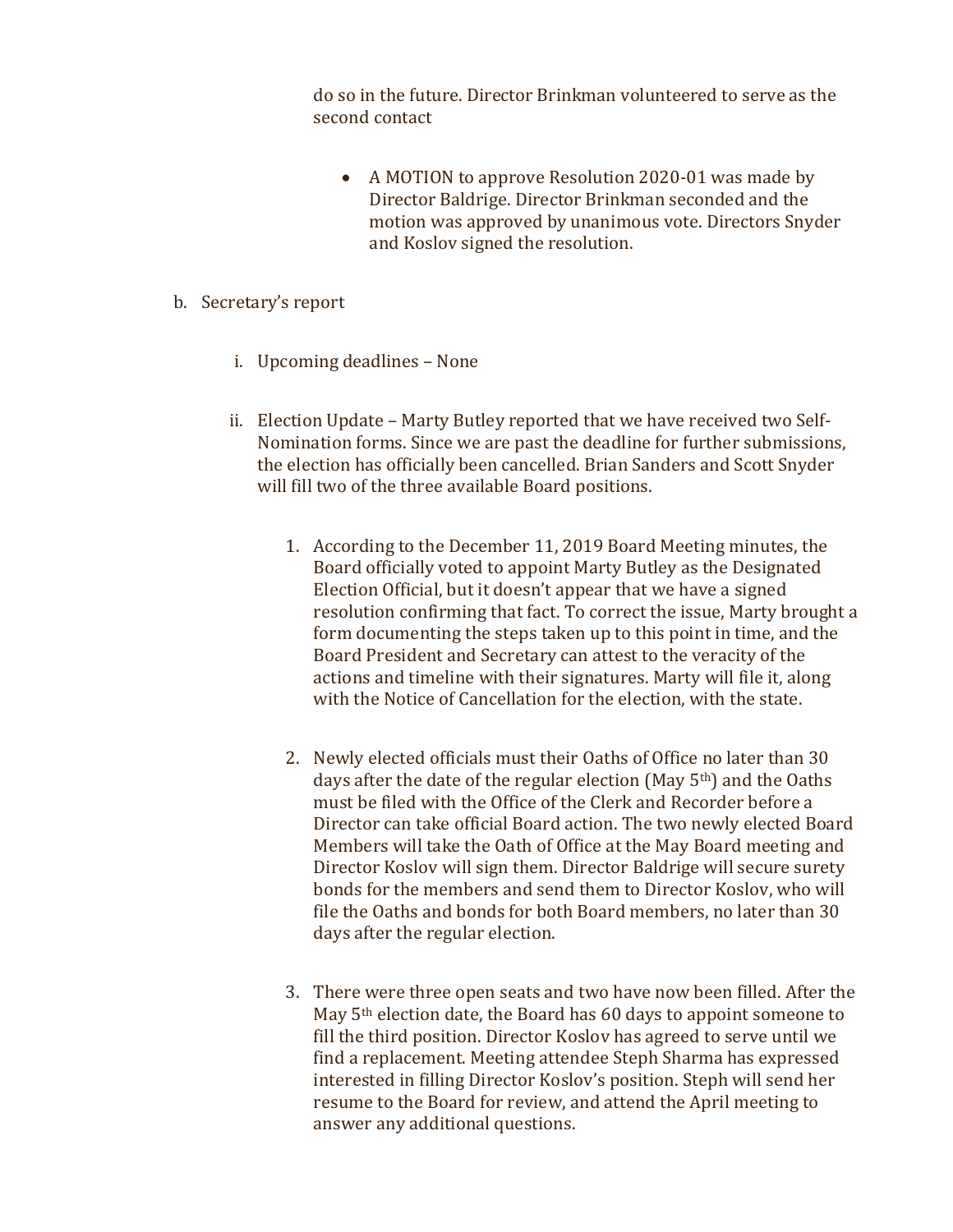### c. Chief's Report

- i. ALS vs. BLS Calls EMS Lieutenant Sugg reported that, in 2019, we had 228 total calls. Of the 228 calls, 64 required transport out of Hygiene: 49 ALS and 15 BLS.
	- 1. In response to questions at the February meeting, EMS Lieutenant Sugg explained that a call is classified as ALS or BLS, based on the procedures or drugs that are given to the patient, and gave examples of each.
	- 2. Since we still don't have a solution to getting our own ambulance right now, we are working on expanding the type and degree of care that we can offer. EMS Lieutenant Sugg is optimistic that we will soon be operating as a full BLS agency. Most drugs that we will be using (Narcan, Epi doses, Albuterol etc.) have already been ordered. If any of our drugs get within 2-3 months of their expiration date, they will be switched out with new ones from AMR. Due to the higher number of calls they go on, AMR cycles through drugs much faster, and can use the ones we trade out before they reach the end of their shelf life. AMR does not provide us with new drugs; they only replace existing ones, so drugs used by the Department for medical trainings will not be replaced.
- ii. Property Lease for Fuel Tanks Boulder County requires 16-gauge fuel tanks and ours are 14-gauge, which is a difference of .0155-inches. Because our tanks meet all the other requirements except thickness, we are going to move ahead and install them in front of the station. The Board has the ability to override the County requirements because the HFPD is a Special District. Chief Trevithick will inform the County of the plan and, if there is any pushback, the Board will back him up on the decision.
	- 1. A MOTION to install the current fuel tanks in front of the station (as a temporary location) was made by Director Snyder. Director Brinkman seconded, with an amendment by Director Koslov that the installation will be done to code. The motion was approved by unanimous vote.
		- In the long term, we would like to have the fuel tanks located in a less conspicuous, but still easily accessible, location. Once we secure our own training grounds, the tanks may be moved onto that property.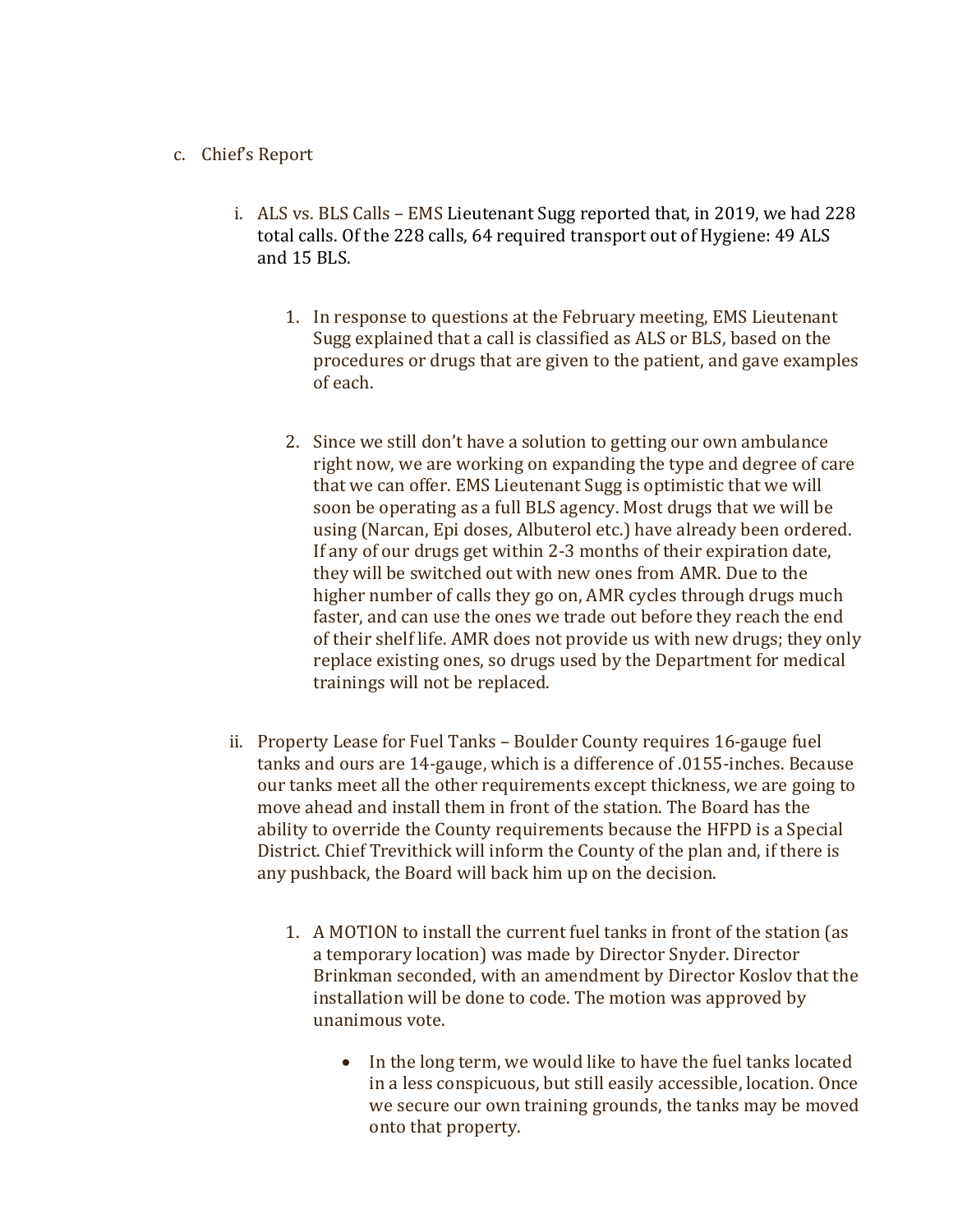- iii. Shift Coverage In February, 89.6% of the shifts were covered, meaning that there were six 12-hour shifts that were not covered. Five of them were day shifts and, on one of those days, there were two calls. Both calls were answered and handled by volunteer responders. One night shift was not covered, but there were no calls during that period. Every other shift had at least one person, and the majority had two. As of this meeting, all shifts in March have been covered by at least one staff member.
	- 1. Both Chief Trevithick and Assistant Chief Benzel are proactive about following up on shifts that are not fully covered, and volunteers are notified in advance on those occasions when a shift does not have staff coverage.
- iv. Other Issues & Opportunities
	- 1. LEU Status Their Board is reviewing the agreement. Assuming that they don't propose any changes, the agreement will be signed and sent back to the HFPD Board for final signatures.
	- 2. Pancake Supper The pancake supper went very well and may have been the best year overall, profit-wise. A lot of locals supported the event with both supplies and manpower. Mountain Fountain generously donated all of the meat products, Walt Pounds of Fair Farms contributed all of the eggs, and Dutch Bros Coffee was kind enough to both provide, and serve, all the coffee for free.
	- 3. Fleet Maintenance Using Mountain View for fleet maintenance is going very well. The rates they charge are much better than what we were paying before and their service is much faster. Some of the vehicles sent out for repairs/maintenance have even come back the same day.
	- 4. Training Chief Trevithick is planning conduct a couple of live burns on Saturday as a wildland refresher. If the weather doesn't cooperate on Saturday, they will be rescheduled for Sunday.
	- 5. The Colorado Division of Fire Prevention and Control is going to have their mobile driving simulator unit at the Hygiene Fire Station April 6<sup>th</sup>-10<sup>th</sup>. They will conduct several training sessions throughout the day and participants will have the chance to "drive" a variety of apparatus that may not be part of their respective fleets. Hygiene members can start signing up this weekend and will have scheduling priority.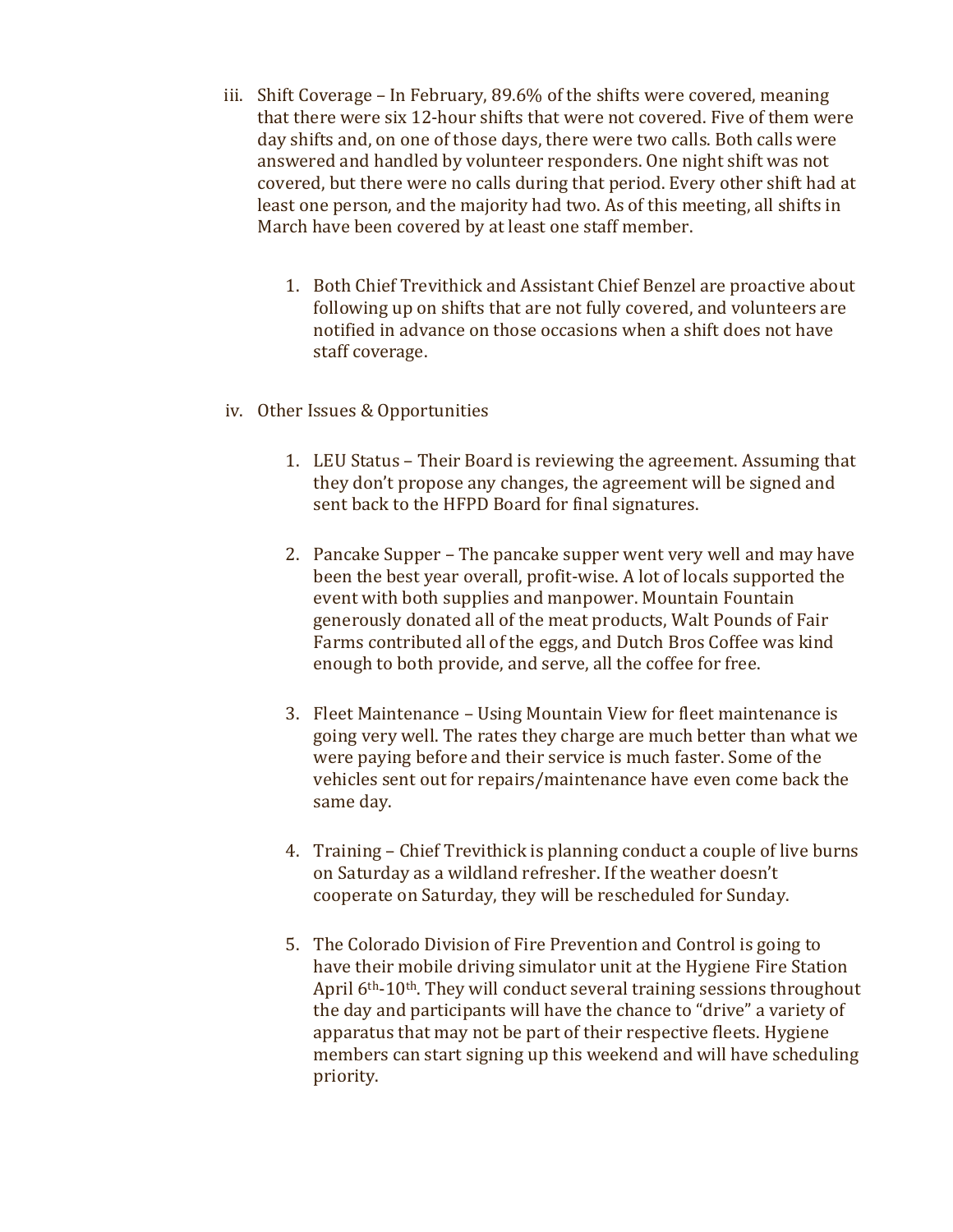- Mountain View and a few other Departments have already signed up for training slots.
- 6. Incident Data Analysis Director Koslov collaborated with Chief Trevithick to do some statistical analysis of incident data from February 2020. She presented five summary slides of her findings:
	- i Complaints Reported by Dispatch vs. Primary Action Taken
		- Traffic accidents are the most common complaint reported.
		- BLS was the most common primary action
	- ii Personnel vs. Apparatus
		- The fewest number of responders on an incident was three, and the most was fourteen.
		- The fewest number of apparatus on an incident was one, and the most was five.
	- iii Zone vs. Location Type
		- Most incidents happen in the Southwest quadrant of our District.
	- iv Incident Type and AMR/Boulder County Sheriff
		- There were 20 total calls in February and AMR responded to 14 of them.
	- v Day/Time
		- Most common time for in incident to occur is 11am-12pm.
		- No day was more common than another for incidents taking place in February

## VI. OLD BUSINESS

a. Newsletter – As a means to encourage signups, we are offering anyone who registers for the newsletter by March 15<sup>th</sup> the chance to win one of two \$20 gift cards to Dutch Bros Coffee. The postcard notices alerting people to the newsletter have not generated as much interest as we were hoping. So far, only 15-20 people responded to the postcard mailer by signing up to receive email communications.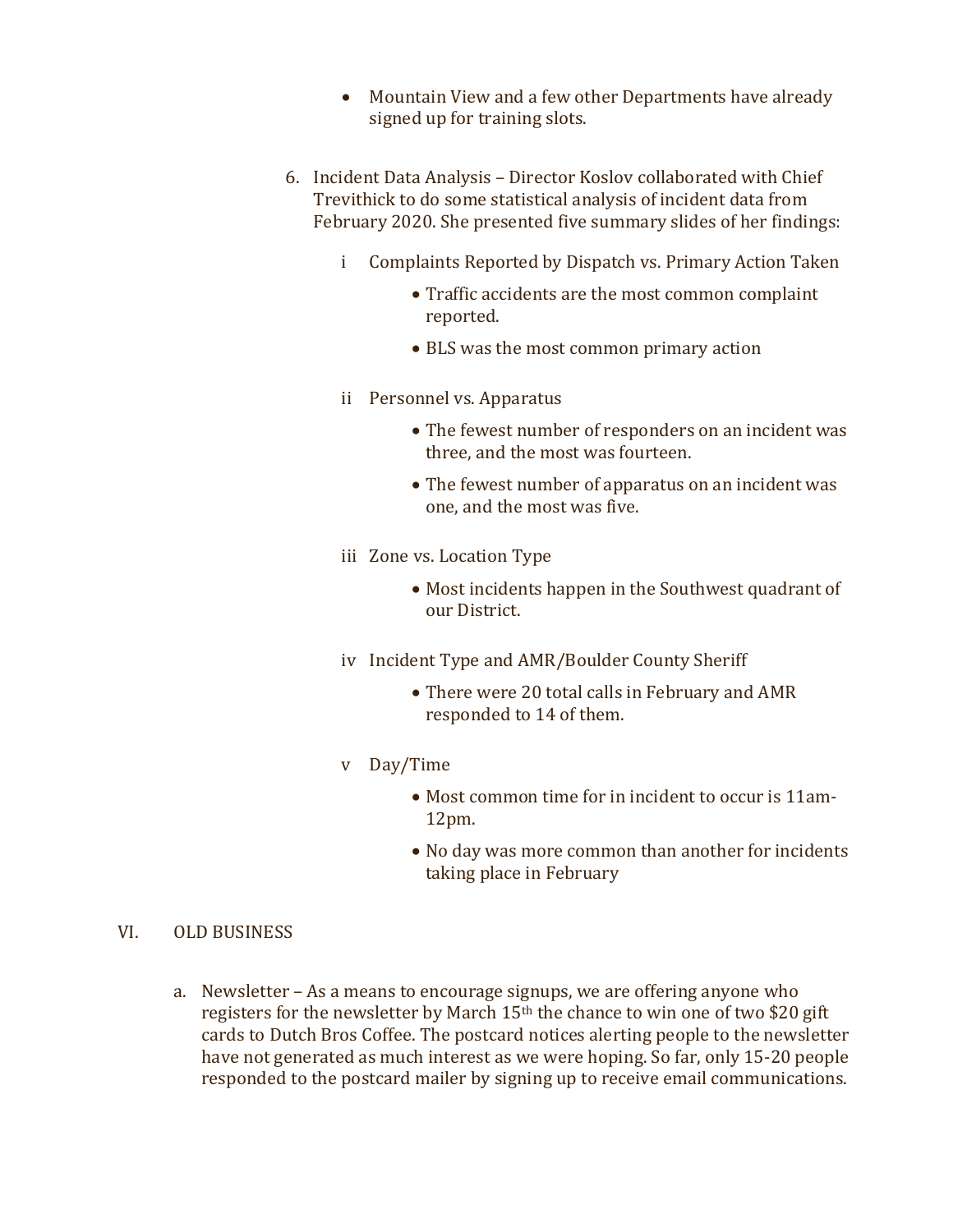- i. Since the postcard did not generate the number of signups that we were expecting, we are going to make another attempt to encourage residents. Anyone who registers for the newsletter by tax day (April 15th) will have a change to win another \$20 gift card to Dutch Bros, as well as an HFPD challenge coin.
- b. Current Service Status See Chief's Report V.c.i.
- c. Fleet Use Policy, Molly Director Cole spoke with our insurance providers, who confirmed that we are not covered to use vehicles for non-department business, nor for non-department members to ride in department vehicles. Ride-alongs are okay if a waiver has been signed. Director Snyder will get Longmont's SOP on this issue to use as a guideline for developing HFPD's fleet use policy. Director Baldrige offered to write a draft.
- d. Partnership Opportunities Both Mountain View and Lyons present possible partnership opportunities. Partnerships are the direction we will likely need to go in the long term, as a means to expand our resources and shorten response times. The financial requirement for manpower and building expenses will continue to increase, but the best we can hope for is that our tax-paying territory will maintain its current levels. Transitioning to a partnership or authority may be a difficult adjustment for the FFs, but the priority is what will be the most beneficial for our taxpayers.
	- i. Chief Trevithick received an email invitation to a meeting next week with the Chiefs of both Mountain View and Lyons. No specific agenda, but the topic of collaboration is likely to be part of the discussion.

## VII. NEW BUSINESS

a. EMS Lieutenant Sugg reviewed the safety procedures that the HFPD is following for patients with symptoms of the coronavirus, or who fit the profile of someone who may have been infected, including: recent international travel, contact with someone who tested positive, etc.

## VIII. AGENDA NEXT MONTH

- a. Work Session? No discussion
- b. Regular Meeting Due to the coronavirus travel restrictions, Director Brinkman may be able to attend the meetings in March, April and May after all.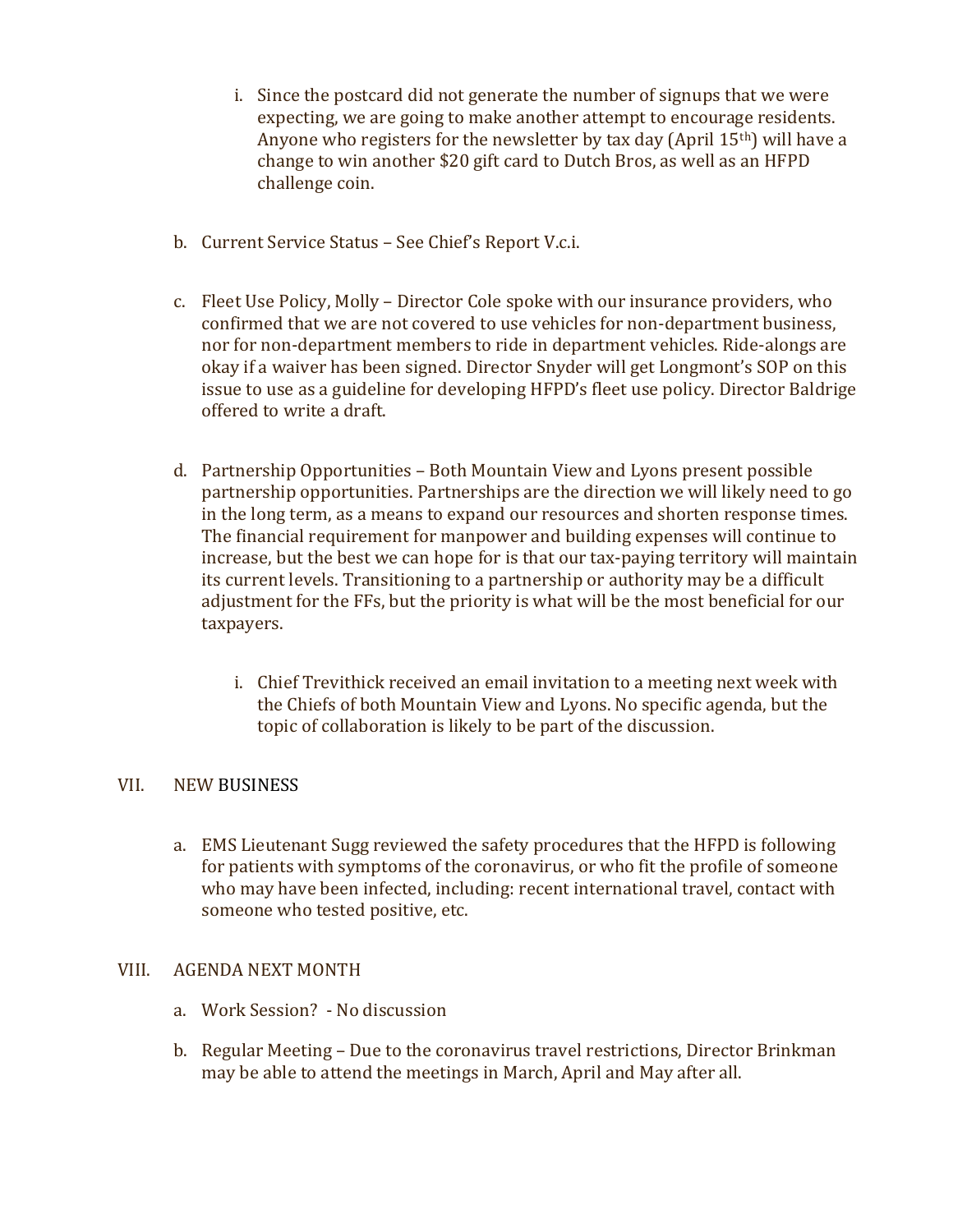IX. ADJOURNMENT – A MOTION to adjourn the meeting was made by Director Brinkman at 9:35 PM.

## Motion/Resolution Summary:

- MOTION to approve the February 12, 2020 regular meeting minutes
- MOTION to approve the year-end financials
- MOTION to invest in CSafe in the amount of \$100,000
- MOTION to approve Resolution 2020-01
- MOTION to install the current fuel tanks according to code in front of the station
- MOTION to adjourn the meeting

## ACTION ITEMS:

Chief Trevithick - NONE

Assistant Chief Benzel - NONE

## All Board Members - NONE

## Director Snyder

- Get Longmont's SOP on this issue to use as a guideline for developing HFPD's fleet use policy

## Director Baldrige

- Secure surety bonds for the new Board members and send them to Director Koslov

## Director Koslov

- File the Oaths of Office and surety bonds for the new Board members no later than 30 days after the regular election

Director Brinkman - NONE

Director Cole - NONE

## Executive Assistant to the Board